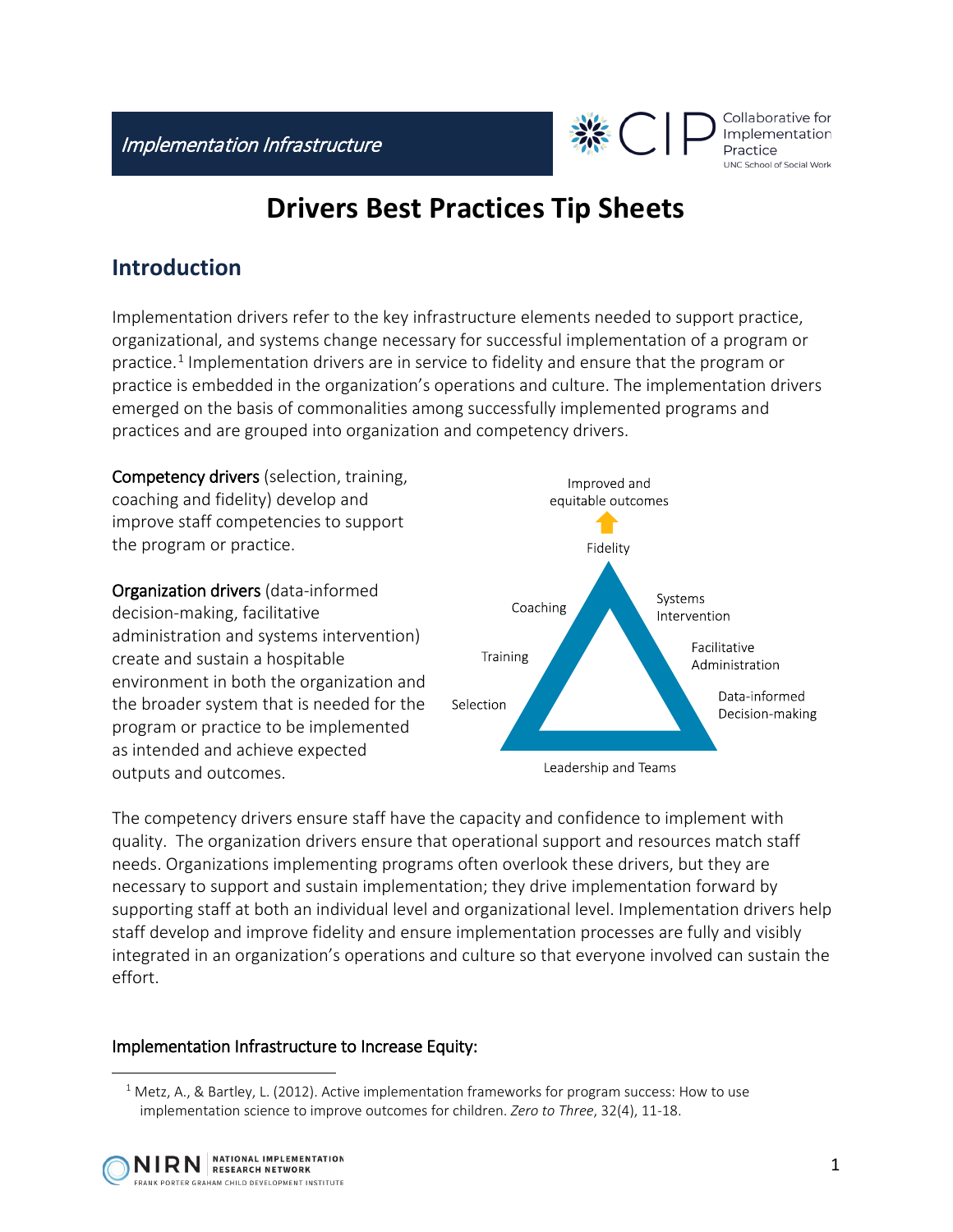All aspects of infrastructure for the program or practice must be developed specifically to ensure successful implementation that advances improved and equitable outcomes for all individuals and families. Implementation infrastructure can leverage the strengths and resources of a community and attend to addressing organizational structures that could perpetuate inequities.

Considerations for infrastructure that advances equity include:

- The focus population and community partners should be engaged in the selection of programs and practices to be implemented and in the development of infrastructure to support implementation of the program or practice.
- Relevant staff should be provided with training on diversity, equity and inclusion (DEI), and how to apply these concepts in their work.
- All data (programmatic, fidelity, outcome, etc.) should be disaggregated by race/ethnicity where appropriate, as well as by sub-population characteristics (e.g., gender, socioeconomic status, geography).
- Organization policies, procedures and processes should be assessed to determine their impact on race equity and inclusion. Examples of organizational self-assessments include the [Race Matters Self-Assessment,](https://www.aecf.org/m/resourcedoc/aecf-RACEMATTERSorgselfassessment-2006.pdf) and [Tool for Organizational Self-Assessment Related](https://racc.org/wp-content/uploads/buildingblocks/foundation/CCC%20-%20Tool%20for%20Organizational%20Self-Assessment%20Related%20to%20Racial%20Equity.pdf)  [to Racial Equity.](https://racc.org/wp-content/uploads/buildingblocks/foundation/CCC%20-%20Tool%20for%20Organizational%20Self-Assessment%20Related%20to%20Racial%20Equity.pdf)<sup>[2](#page-1-0),[3](#page-1-1)</sup>

The following drivers tip sheets provide brief information and guidance for developing an equity informed infrastructure. A separate tip sheet is provided for each implementation driver and includes a synthesis of implementation science and race equity best practices, as well as a case example that describes how these best practices might be operationalized in a real-world setting.

<span id="page-1-0"></span> $\overline{a}$ <sup>2</sup> Race Matters Self-Assessment [https://www.aecf.org/m/resourcedoc/aecf-RACEMATTERSorgselfassessment-](https://www.aecf.org/m/resourcedoc/aecf-RACEMATTERSorgselfassessment-2006.pdf)[2006.pdf](https://www.aecf.org/m/resourcedoc/aecf-RACEMATTERSorgselfassessment-2006.pdf)

<span id="page-1-1"></span><sup>3</sup> Tool for Organizational Self-Assessment Related to Racial Equity (2014) [https://racc.org/wp-content/uploads/buildingblocks/foundation/CCC%20-](https://racc.org/wp-content/uploads/buildingblocks/foundation/CCC%20-%20Tool%20for%20Organizational%20Self-Assessment%20Related%20to%20Racial%20Equity.pdf) [%20Tool%20for%20Organizational%20Self-Assessment%20Related%20to%20Racial%20Equity.pdf](https://racc.org/wp-content/uploads/buildingblocks/foundation/CCC%20-%20Tool%20for%20Organizational%20Self-Assessment%20Related%20to%20Racial%20Equity.pdf)





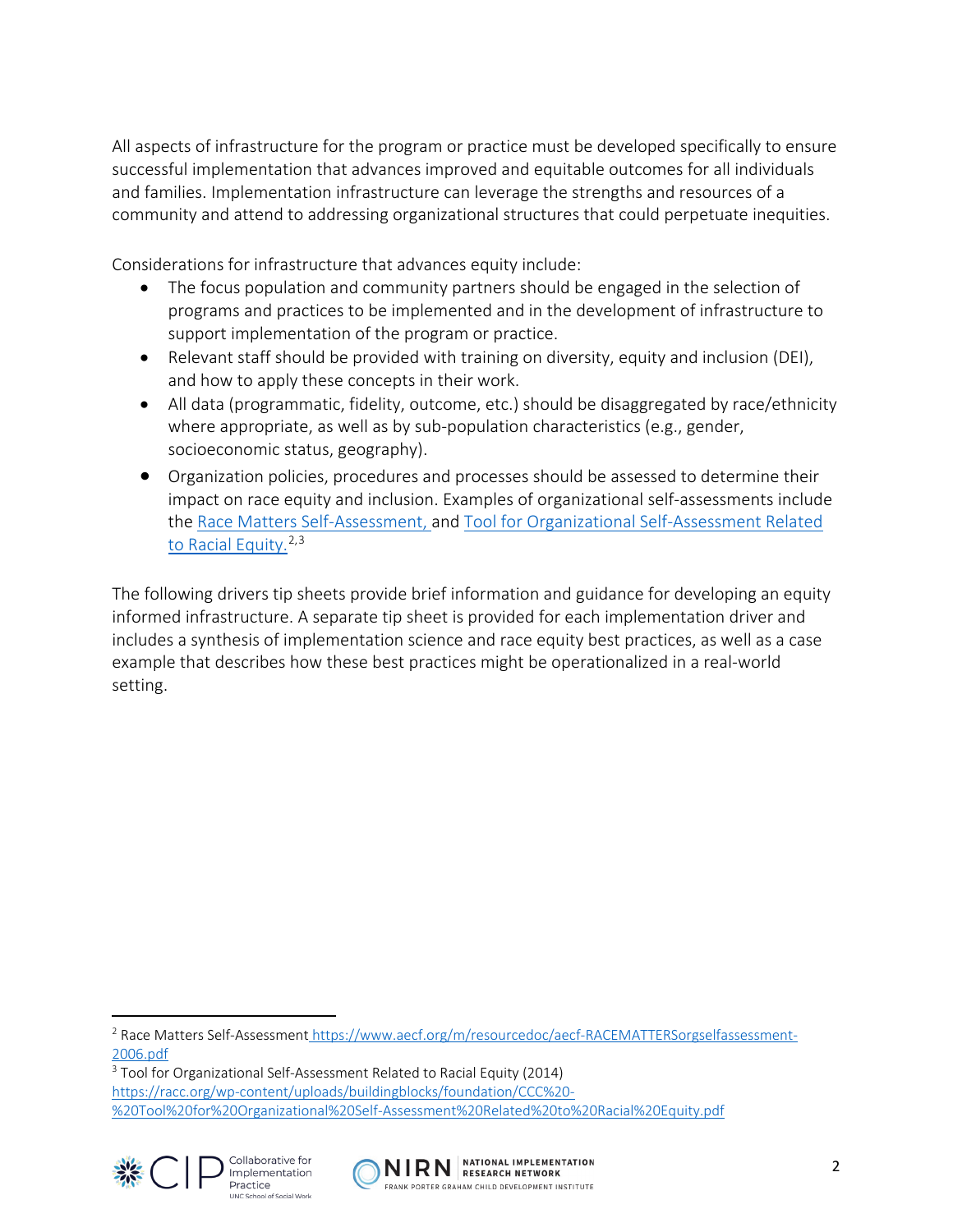### **Selection Best Practices**

Selection refers to the process of recruiting and hiring staff with the necessary and appropriate skills, abilities, and other program/practice specific prerequisite characteristics.

| <b>Selection Considerations</b>                                                                               | Best Practices for Equitable Implementation                                                                                                                                                                                                                                                                                                                                                                              | <b>Case Example</b>                                                                                                                                                                                                                                                                                                                                                                                                          |
|---------------------------------------------------------------------------------------------------------------|--------------------------------------------------------------------------------------------------------------------------------------------------------------------------------------------------------------------------------------------------------------------------------------------------------------------------------------------------------------------------------------------------------------------------|------------------------------------------------------------------------------------------------------------------------------------------------------------------------------------------------------------------------------------------------------------------------------------------------------------------------------------------------------------------------------------------------------------------------------|
| Someone is accountable for<br>the recruitment and selection<br>of relevant staff.                             | A specific person is responsible for coordinating the<br>quality and timeliness of recruitment and selection<br>processes for staff who will implement the program or<br>practice.<br>This person is able to execute the responsibilities (e.g.,<br>revising job descriptions, setting interview protocols)<br>related to his/her role in the selection process because<br>s/he has adequate time, support and capacity. | In a large healthcare agency, an HR Director is<br>responsible for coordinating staff recruitment and<br>selection.<br>The HR Director has had training in principles of<br>diversity, equity and inclusion and how implicit bias<br>may impact hiring for the new program or practice,                                                                                                                                      |
| Job descriptions are in place<br>for relevant staff.                                                          | Job descriptions are:<br>clear about expectations for the position;<br>$\bullet$<br>aligned with the competencies required for the<br>$\bullet$<br>program or practice to be used competently; and<br>inclusive of racial justice knowledge, skills and<br>$\bullet$<br>practices.                                                                                                                                       | The healthcare agency writes new job descriptions for<br>nurses who are hired as home visitors, instead of<br>using their standard clinical job description.<br>The new job descriptions are run through a race<br>$\bullet$<br>equity impact analysis.                                                                                                                                                                      |
| Individuals accountable for<br>selection understand the<br>skills and abilities needed for<br>relevant staff. | Individuals accountable for selection:<br>understand what knowledge, skills and abilities are<br>$\bullet$<br>related to the staff position;<br>understand what knowledge, skills and abilities are<br>$\bullet$<br>related to race equity; and<br>accurately assess applicant knowledge, skills and<br>abilities.                                                                                                       | Because the HR Director is not familiar with the nurse<br>home visitor role, she convenes an interview team<br>that includes the hiring supervisor, other staff who are<br>familiar with the home visiting model and members of<br>the community to participate in recruitment and<br>selection.<br>The HR Director coaches the interview team on<br>implicit bias and how to mitigate this during the<br>interview process. |
| Selection protocols are in<br>place to assess competencies<br>for relevant staff.                             | Selection protocols include all of the following:<br>an assessment of core skills needed for the position;<br>$\bullet$<br>specific procedures (e.g., scenario, role play) for<br>$\bullet$<br>assessing individual ability to perform key skills;<br>specific procedures for assessing ability to receive and                                                                                                           | The interview team develops a selection protocol that<br>includes interview questions and a scoring rubric. The<br>interview protocol is run through a race equity impact<br>analysis.                                                                                                                                                                                                                                       |



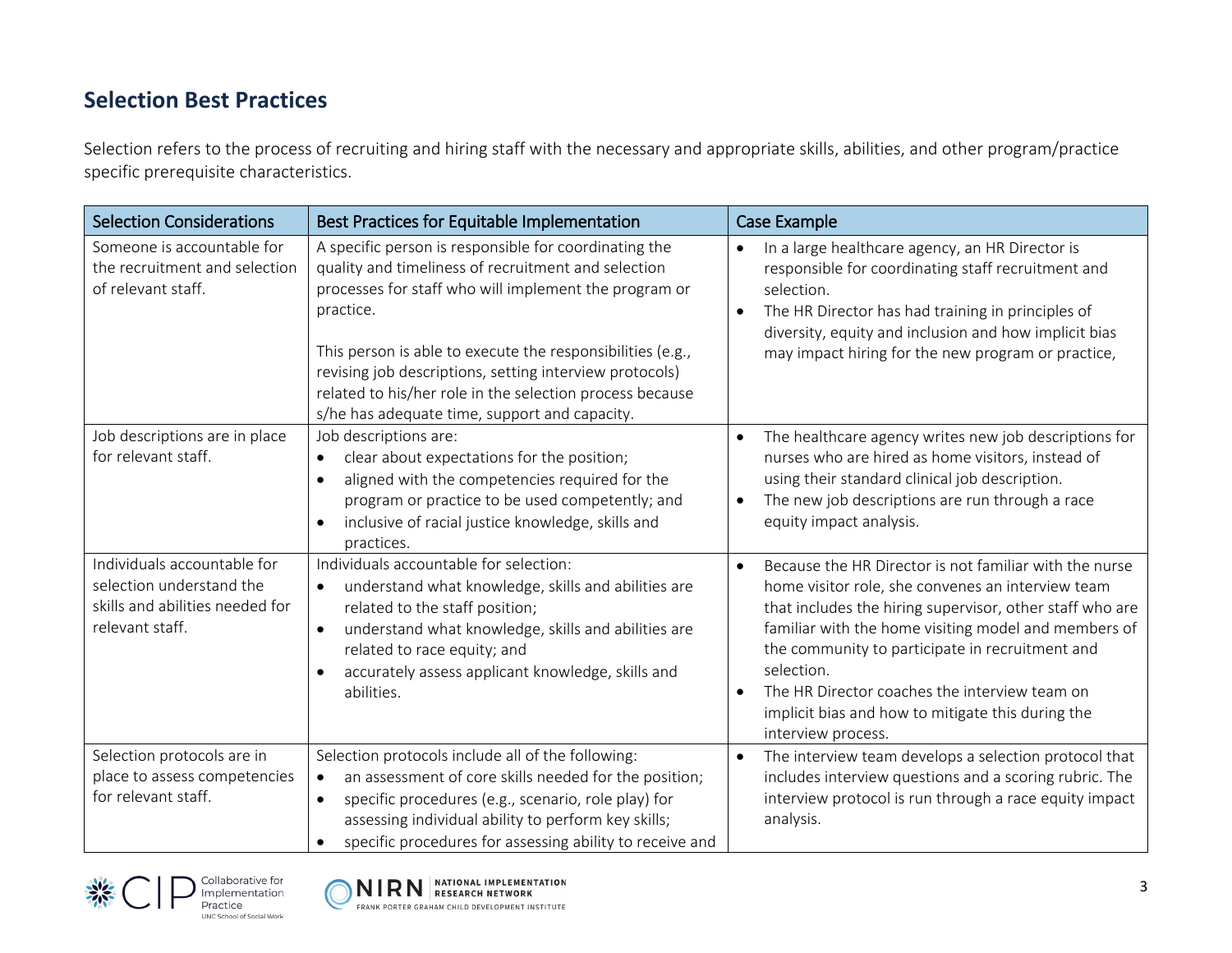| <b>Selection Considerations</b>                | Best Practices for Equitable Implementation                                                                                                                                                                                                                                                                                                                           | Case Example                                                                                                                                                                                                                                                                                                                                                                                                                                                                                                                                                                                                                                                                                                                     |
|------------------------------------------------|-----------------------------------------------------------------------------------------------------------------------------------------------------------------------------------------------------------------------------------------------------------------------------------------------------------------------------------------------------------------------|----------------------------------------------------------------------------------------------------------------------------------------------------------------------------------------------------------------------------------------------------------------------------------------------------------------------------------------------------------------------------------------------------------------------------------------------------------------------------------------------------------------------------------------------------------------------------------------------------------------------------------------------------------------------------------------------------------------------------------|
|                                                | use feedback provided during the interview;<br>a documented process for reviewing the<br>$\bullet$<br>organization's adherence to the interview protocol;<br>and<br>a record of the ratings of individuals' responses.                                                                                                                                                | Interview questions assess the candidates' relevant<br>skills and abilities, such as relationship building, active<br>listening, problem-solving and cultural humility.<br>The interview includes two role plays of common<br>situations candidates would encounter in the position.<br>As part of the role play, the candidate will receive<br>feedback on how s/he handled a difficult client<br>situation. The candidate will be asked to respond to<br>the feedback and try the role play again differently.<br>The selection protocol includes saving the interview<br>team's notes and ratings. The HR Director will review<br>the hiring process after it concludes to ensure the<br>protocol was followed appropriately. |
| Selection processes are<br>regularly reviewed. | Selection processes are annually reviewed and revised as<br>needed to improve the selection process. The annual<br>review disaggregates and examines at least three of the<br>following data sources:<br>interview results (e.g. protocol adherence, applicant<br>responses);<br>training data;<br>turnover data;<br>fidelity data; and/or<br>exit interview results. | Once a year, the HR Director and hiring supervisor<br>$\bullet$<br>meet to review disaggregated data about the team,<br>including exit interview data from nurse home visitors<br>who left the organization, the team's turnover rate<br>and fidelity logs for the current staff.<br>They use this information to update job descriptions<br>and review the selection protocol to ensure they are<br>identifying candidates who can succeed in<br>implementing the program or practice. Revisions to<br>job descriptions and/or the selection protocol are run<br>through a race equity impact assessment.                                                                                                                       |



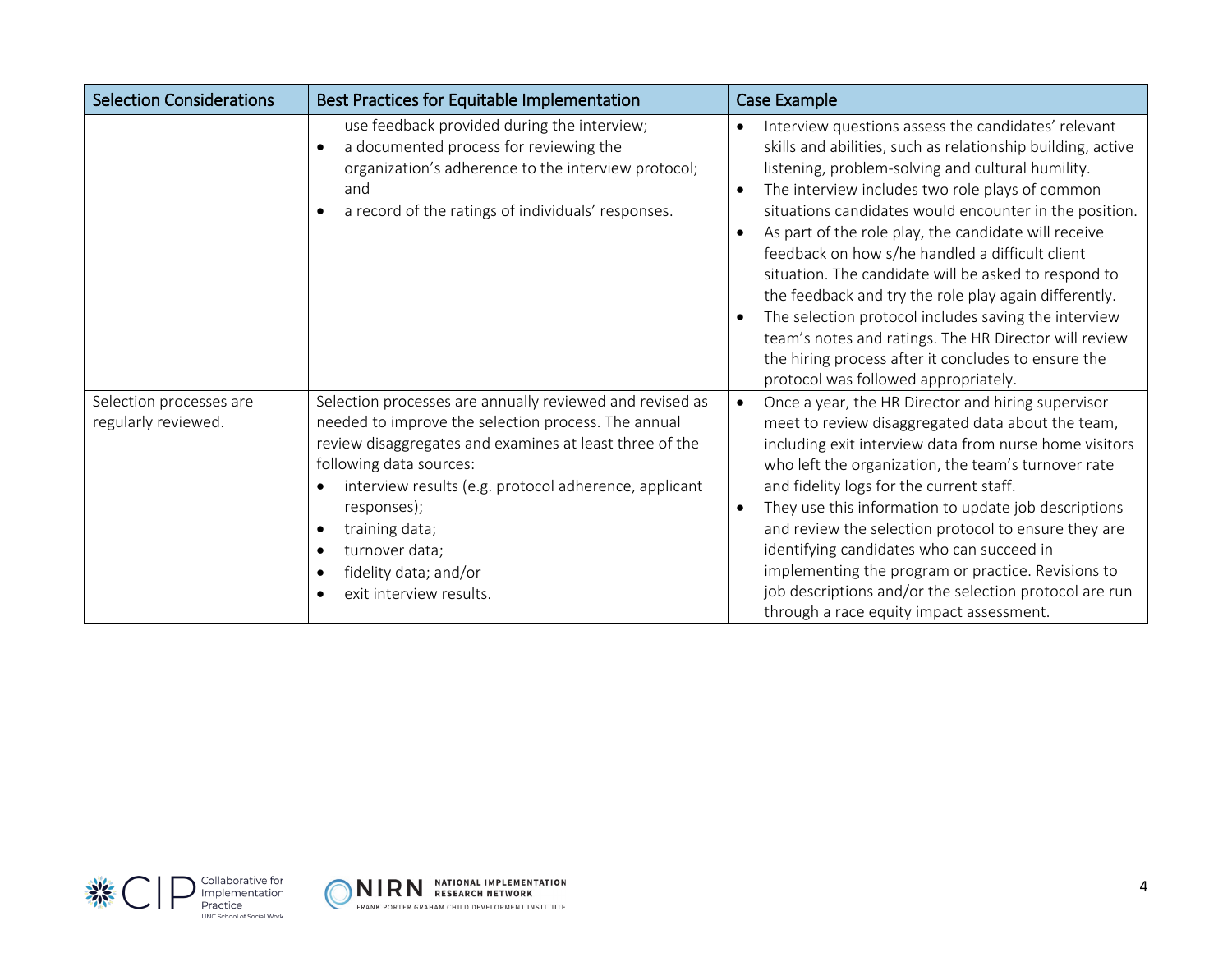#### **Training Best Practices**

Training is purposeful, skill-based, and adult-learning informed processes designed to support staff in acquiring skills and information needed to implement the program or practice. Training of staff provides knowledge related to the theory and underlying values of the program or practice, opportunities to practice new skills to meet fidelity criteria, and feedback in a safe and supportive training environment.

| <b>Training Considerations</b>                                                                              | Best Practices for Equitable Implementation                                                                                                                                                                                                                                                                                                                                                                                                                                                                                                                                                                 | <b>Case Example</b>                                                                                                                                                                                                                                                                                                                                                                                                                                                                                                                                                                                                                                                                                                                                                                                                                                                                                                                                                                                                                                                                                 |
|-------------------------------------------------------------------------------------------------------------|-------------------------------------------------------------------------------------------------------------------------------------------------------------------------------------------------------------------------------------------------------------------------------------------------------------------------------------------------------------------------------------------------------------------------------------------------------------------------------------------------------------------------------------------------------------------------------------------------------------|-----------------------------------------------------------------------------------------------------------------------------------------------------------------------------------------------------------------------------------------------------------------------------------------------------------------------------------------------------------------------------------------------------------------------------------------------------------------------------------------------------------------------------------------------------------------------------------------------------------------------------------------------------------------------------------------------------------------------------------------------------------------------------------------------------------------------------------------------------------------------------------------------------------------------------------------------------------------------------------------------------------------------------------------------------------------------------------------------------|
| There is someone<br>accountable for the training<br>of relevant staff for the<br>program or practice.       | A specific person is responsible for coordinating the<br>$\bullet$<br>quality and timeliness of staff training.<br>This person is able to execute the responsibilities (e.g.,<br>$\bullet$<br>identifying external training, coordinating training<br>calendars) related to his/her role in the training<br>process because s/he has adequate time, support and<br>capacity.                                                                                                                                                                                                                                | The state child welfare agency has a Director of<br>$\bullet$<br>Training to oversee all state mandated training for<br>child welfare case planners.<br>The Director of Training is authorized to contract with<br>$\bullet$<br>an external university-based training center to provide<br>training for staff.                                                                                                                                                                                                                                                                                                                                                                                                                                                                                                                                                                                                                                                                                                                                                                                      |
| Agency staff provide or<br>secure skill-based training for<br>relevant staff on the program<br>or practice. | Training is:<br>required and provided before staff begin to use the<br>$\bullet$<br>program or practice;<br>provided by trainers who have deep content<br>$\bullet$<br>knowledge and who are effective trainers;<br>skill-based and includes opportunities for practice and<br>$\bullet$<br>feedback in a safe environment;<br>comprehensive, including practice-specific and<br>$\bullet$<br>complementary skills (e.g., diversity, equity and<br>inclusion);<br>co-developed with community partners<br>$\bullet$<br>representative of the focus population to ensure<br>appropriate race equity content. | The university-based training center is contracted to<br>provide high quality, skill-based training on a variety<br>of practices, including the state's case management<br>model. The contract stipulates that leaders from<br>community partners representative of the focus<br>population should co-design training components that<br>address community engagement and race equity.<br>The Director of Training works with local agencies to<br>ensure training in the case management model is<br>required before employees are allowed to work with<br>clients.<br>The training center hires certified trainers who were<br>previously case planners and are culturally responsive<br>and demographically representative of the case<br>planners and focus population to provide training.<br>Leaders from the center and community partners<br>routinely observe training to assess trainers' skills and<br>abilities.<br>The case management training curriculum targets key<br>skills needed. Case planners practice these skills<br>during training and receive feedback from the trainer. |



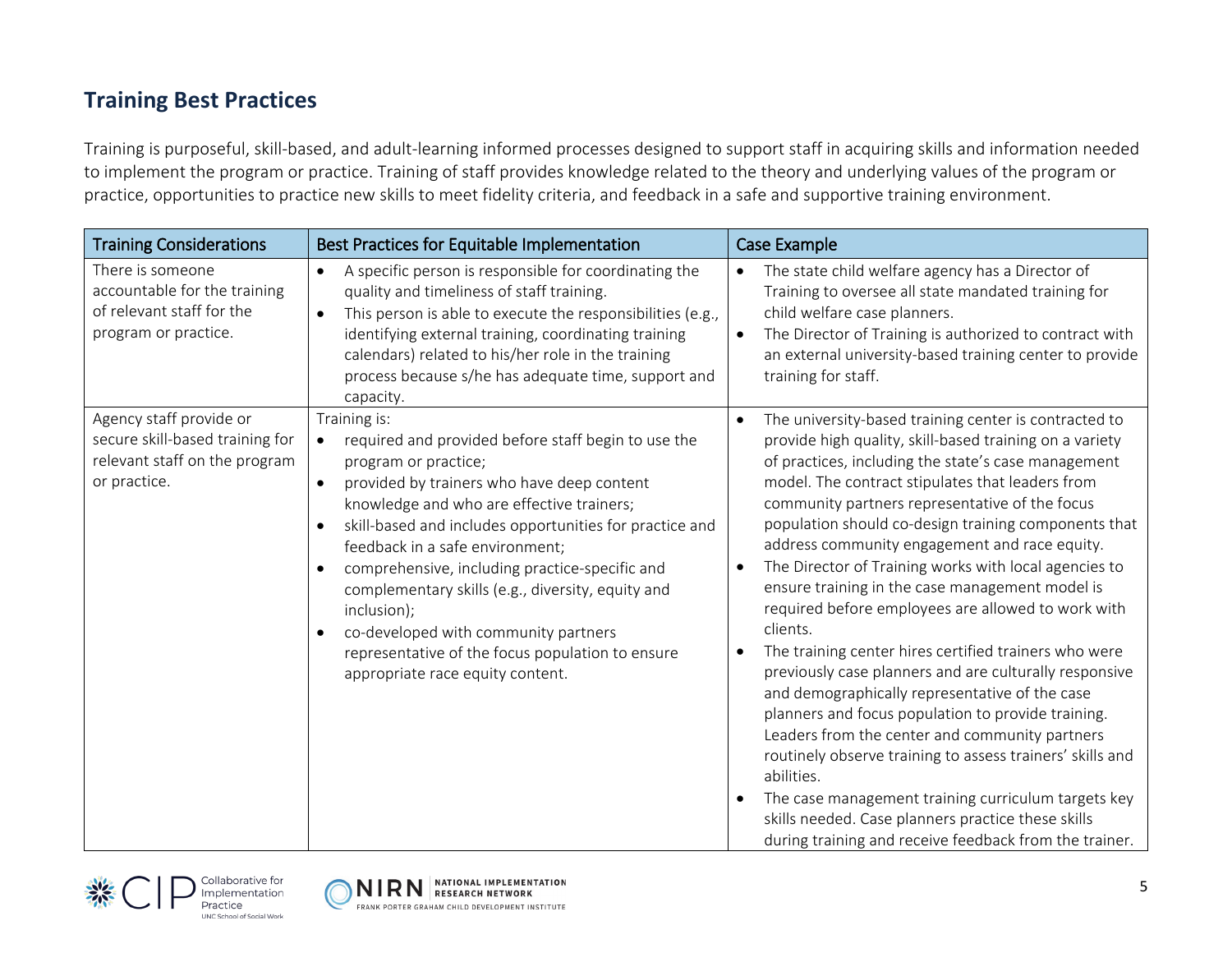| <b>Training Considerations</b>                    | Best Practices for Equitable Implementation                                                                                                                                                                            | Case Example                                                                                                                                                                                                                                                                                                                                                                    |
|---------------------------------------------------|------------------------------------------------------------------------------------------------------------------------------------------------------------------------------------------------------------------------|---------------------------------------------------------------------------------------------------------------------------------------------------------------------------------------------------------------------------------------------------------------------------------------------------------------------------------------------------------------------------------|
|                                                   |                                                                                                                                                                                                                        | In addition to case management training, staff receive<br>training in trauma-informed practice and prevention<br>strategies.                                                                                                                                                                                                                                                    |
| Staff use data about training<br>for improvement. | Assessment data are:<br>collected and used to improve future training<br>activities; and<br>provided to supervisors and coaches in a timely<br>manner to improve staff competency and other<br>implementation drivers. | The center collects pre- and post-training data for all<br>case planners.<br>The center routinely shares these data with case<br>planners' supervisors to inform supervision and future<br>professional development needs.<br>The center reviews these data in aggregate with the<br>state director and leaders from communities of color<br>to identify areas for improvement. |



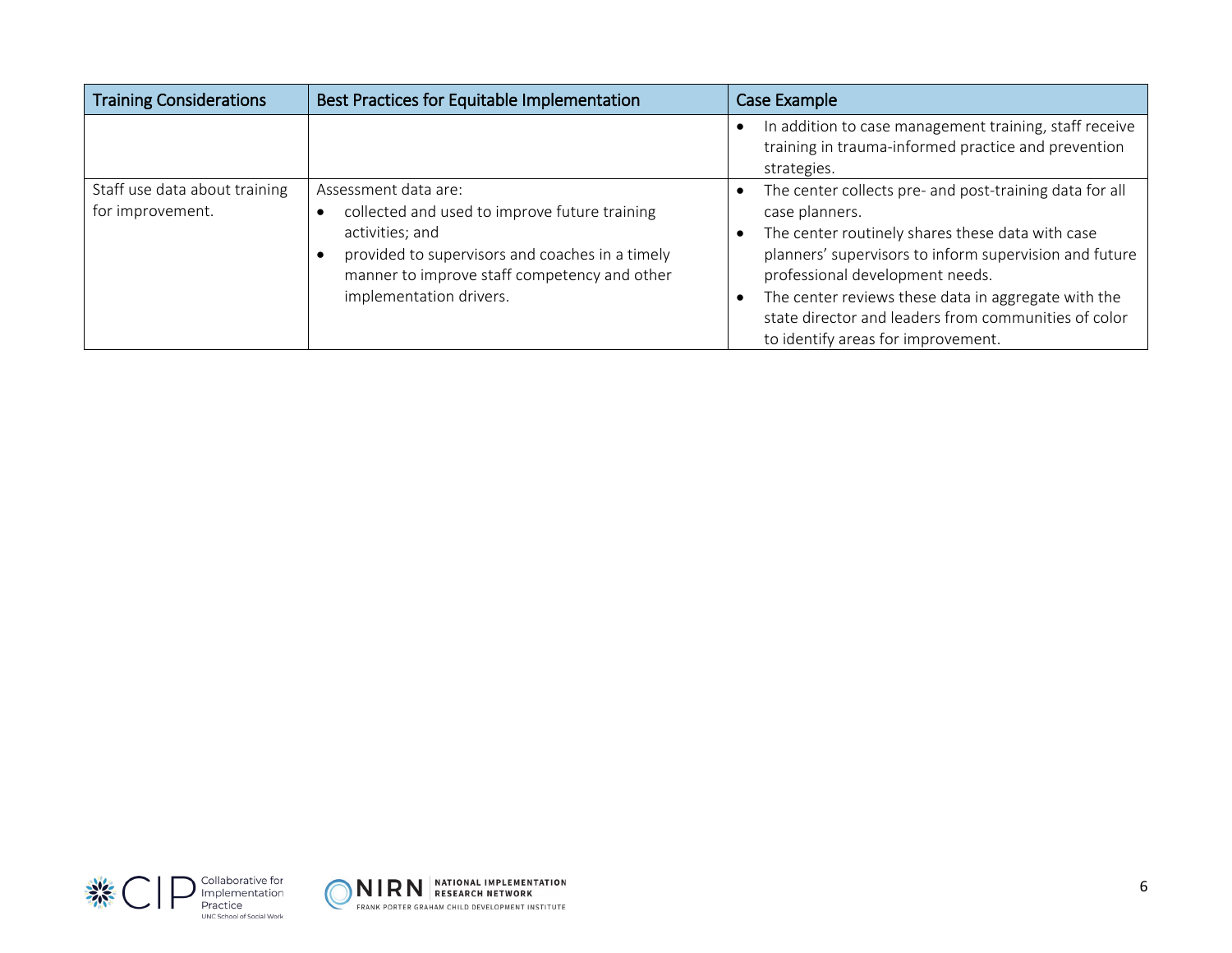### **Coaching Best Practices**

Coaching is the process of helping staff implement a new program or practice through regular feedback and support. Without coaching, staff often fall back on 'business as usual,' using skills they are already comfortable with even if those skills are not aligned with the program or practice. Coaching ensures that the fragile, uncomfortable new skills often acquired through training (see tip sheet on training) are actually used in practice.

| <b>Coaching Considerations</b>                                                                                  | Best Practices for Equitable Implementation                                                                                                                                                                                                                                                                                                                                                                                                                                                                         | Case Example                                                                                                                                                                                                                                                                                                                                                                                                                                                                                        |
|-----------------------------------------------------------------------------------------------------------------|---------------------------------------------------------------------------------------------------------------------------------------------------------------------------------------------------------------------------------------------------------------------------------------------------------------------------------------------------------------------------------------------------------------------------------------------------------------------------------------------------------------------|-----------------------------------------------------------------------------------------------------------------------------------------------------------------------------------------------------------------------------------------------------------------------------------------------------------------------------------------------------------------------------------------------------------------------------------------------------------------------------------------------------|
| There is someone<br>accountable for coaching<br>relevant staff on the program<br>or practice.                   | A specific person is responsible for coordinating the<br>$\bullet$<br>quality and timeliness of coaching for staff who<br>implement the program or practice. This person may<br>provide coaching themselves, or may coordinate<br>others who provide coaching.<br>This person is able to execute the responsibilities (e.g.,<br>identifying coaching strategies, using resources to<br>access coaching) related to his/her role in the<br>coaching process because s/he has adequate time,<br>support and capacity. | The juvenile probation office identifies a seasoned<br>staff member to serve as a coach for new probation<br>officers.<br>The coach is given a reduced case load to ensure s/he<br>$\bullet$<br>has adequate time for coaching and related<br>paperwork.<br>The coach attends a 2-day training on effective<br>$\bullet$<br>coaching.<br>The coach receives additional support, including<br>diversity, equity and inclusion training, to connect and<br>support staff across racial/ethnic groups. |
| Coaching is provided to<br>improve the competency of<br>relevant staff to implement<br>the program or practice. | Coaching is provided at least monthly to relevant staff.<br>$\bullet$<br>Coaches' feedback to staff is based on direct<br>observation and at least one other data source such<br>as:<br>interviews with key stakeholders<br>п<br>group or individual reflections;<br>в<br>product or document review; or<br>в<br>fidelity data.<br>в                                                                                                                                                                                | New probation officers receive monthly coaching for<br>$\bullet$<br>up to two years.<br>The coach observes at least two officer-client<br>$\bullet$<br>interactions monthly.<br>The coach reviews at least two reports written by the<br>probation officer.                                                                                                                                                                                                                                         |
| Agency staff use a coaching<br>service delivery plan.                                                           | A written plan outlines coaching provided to relevant<br>staff, including at least three of the following:<br>skill sets for being a coach;<br>frequency of coaching;<br>$\epsilon$<br>coaching methods;<br>feedback methods and timeframe;<br>$\bullet$<br>communication protocols for coach and supervisor;<br>and/or                                                                                                                                                                                             | The probation office documents their coaching plan as<br>$\bullet$<br>policy.<br>The coach's supervisor reviews the coaching service<br>$\bullet$<br>delivery plan with the coach on a regular basis.                                                                                                                                                                                                                                                                                               |



Practice

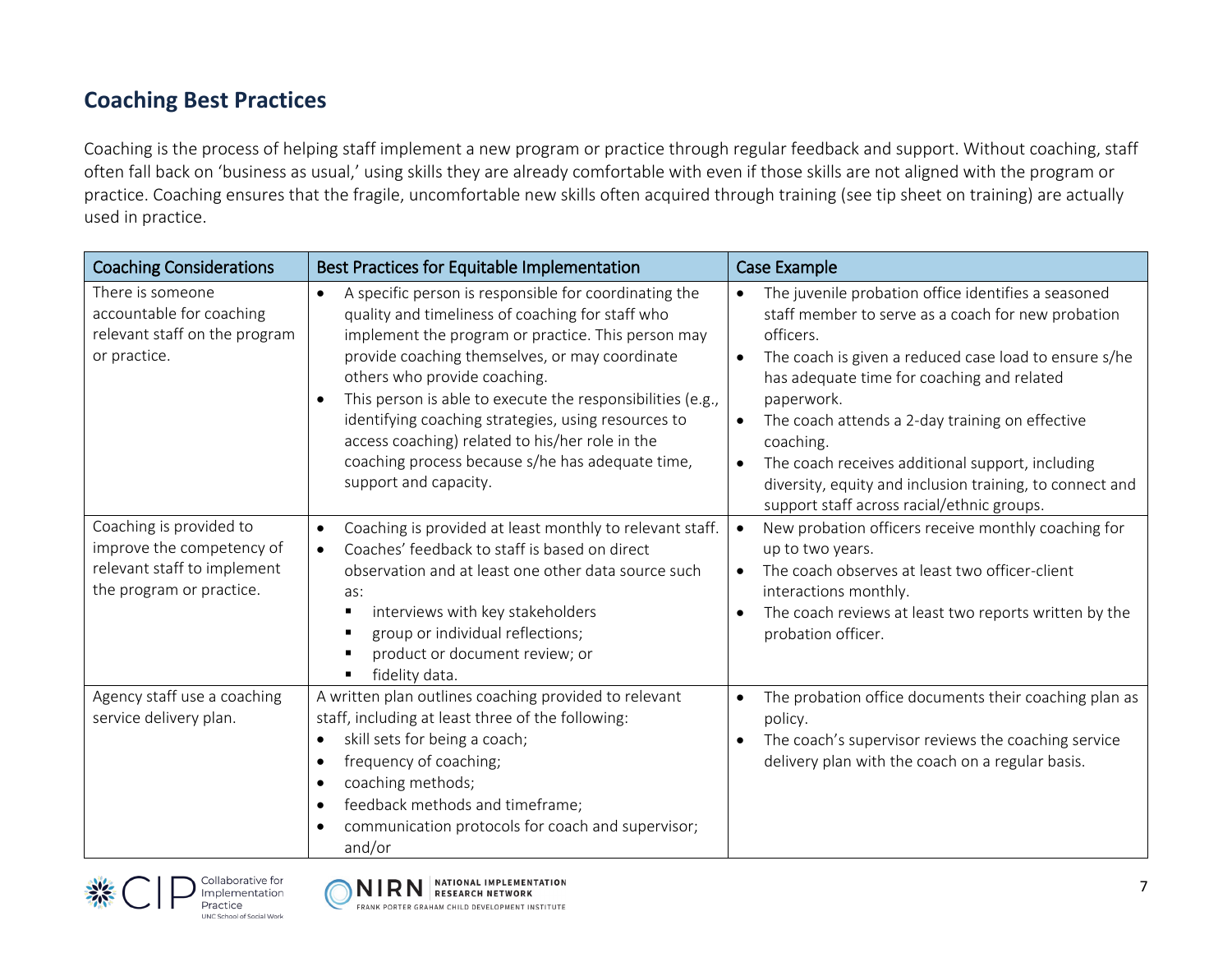| <b>Coaching Considerations</b>                           | Best Practices for Equitable Implementation                                                                                                                                                                                                                                                                                                                         | Case Example                                                                                                                                                                                                                                                                                                                                                                                   |
|----------------------------------------------------------|---------------------------------------------------------------------------------------------------------------------------------------------------------------------------------------------------------------------------------------------------------------------------------------------------------------------------------------------------------------------|------------------------------------------------------------------------------------------------------------------------------------------------------------------------------------------------------------------------------------------------------------------------------------------------------------------------------------------------------------------------------------------------|
|                                                          | communication protocols for coach and coachee.<br>Adherence to the plan is reviewed regularly.                                                                                                                                                                                                                                                                      |                                                                                                                                                                                                                                                                                                                                                                                                |
| Agency staff regularly assess<br>coaching effectiveness. | Agency staff assess coaching effectiveness quarterly<br>through the use of staff satisfaction with coaching survey<br>and at least one of the following data sources:<br>practitioner fidelity; or,<br>coach fidelity.<br>Coaching effectiveness data are used to improve coaching<br>and other implementation drivers such as training,<br>selection and fidelity. | The probation office distributes a survey to all<br>coachees twice a year to assess their experience.<br>The office also reviews fidelity data about new<br>probation officer performance to understand how<br>coachees are performing.<br>These data are used to improve coaching. They are<br>also used to improve training, by identifying content<br>areas that need additional attention. |

# **Fidelity Best Practices**



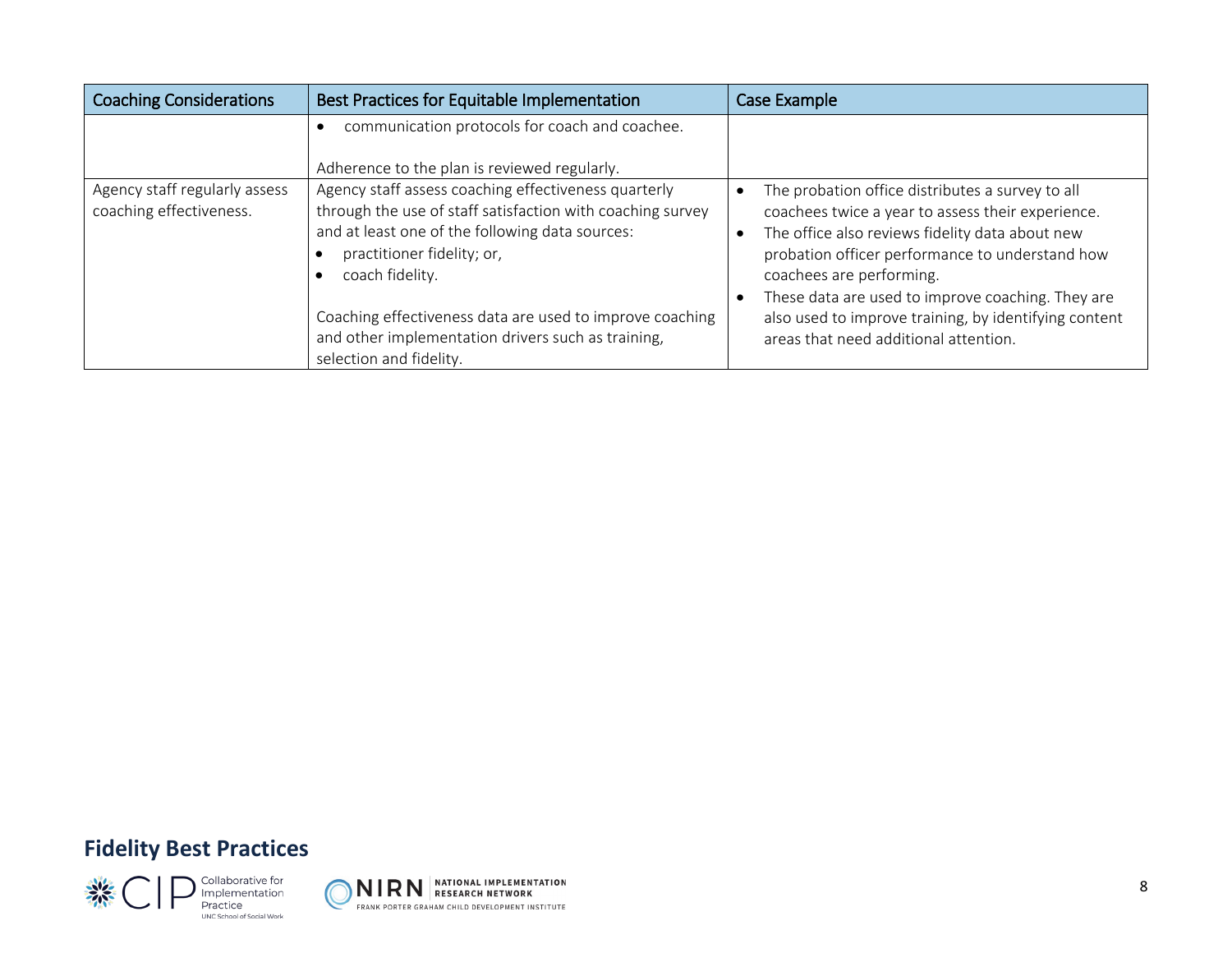<span id="page-8-0"></span>Fidelity is the extent to which a program/practice is implemented as intended. A fidelity assessment measures whether service delivery adheres to the protocol or program model originally developed. Examining fidelity is an opportunity to reinforce the work done by staff and build upon their strengths.

Fidelity is both a competency driver and an outcome of effective implementation. When implementation supports such as staff selection, training, coaching, and administrative procedures are installed and utilized as the program or practice requires, staff are more likely to achieve high performance and fidelity.<sup>[4](#page-8-0)</sup> When fidelity assessments are weak, this is an indication to agency leaders and supervisors that they should take a close look at how to improve the implementation drivers.

| <b>Fidelity Considerations</b>                                                                                | Best Practices for Equitable Implementation                                                                                                                                                                                                                                                                                                                                 | Case Example                                                                                                                                                                                                                                                                                                                                                  |
|---------------------------------------------------------------------------------------------------------------|-----------------------------------------------------------------------------------------------------------------------------------------------------------------------------------------------------------------------------------------------------------------------------------------------------------------------------------------------------------------------------|---------------------------------------------------------------------------------------------------------------------------------------------------------------------------------------------------------------------------------------------------------------------------------------------------------------------------------------------------------------|
| There is someone<br>accountable for fidelity<br>assessments of relevant staff<br>for the program or practice. | A specific person is responsible for coordinating the<br>quality and timeliness of fidelity assessments for relevant<br>staff. This person is able to execute the responsibilities<br>(e.g., scheduling fidelity assessments, collecting the<br>necessary data) related to his/her role in the fidelity<br>process because s/he has adequate time, support and<br>capacity. | A behavioral health agency's clinical program director<br>is responsible for conducting fidelity assessments for<br>therapists who provide trauma-focused cognitive<br>behavioral therapy.<br>The director has time allocated to conduct these<br>assessments for therapists and to help the supervisors<br>on her team use the data for coaching therapists. |
| The agency uses a fidelity<br>assessment for the program<br>or practice.                                      | The agency consistently uses a fidelity assessment for the<br>program or practice. The fidelity assessment should<br>measure practitioner behavior to understand whether<br>staff are implementing the program or practice as<br>intended. Some programs or practices have tools and<br>resources to monitor fidelity but do not have a validated<br>fidelity measure.      | The agency uses a validated fidelity assessment<br>available for this intervention.                                                                                                                                                                                                                                                                           |
| Agency staff follow a protocol<br>for fidelity assessments.                                                   | Agency staff follow a written protocol that includes all of<br>the following:<br>An orientation process for relevant staff that provides<br>information about how fidelity assessments are<br>conducted and the ways in which the data are used;<br>a process for how fidelity data are used by supervisors<br>and coaches; and                                             | The agency's fidelity assessment protocol details the<br>frequency of fidelity assessments. Newer therapists<br>have more frequent fidelity assessments.<br>Fidelity assessment data are shared with team<br>supervisors to review with therapists and identify<br>needed improvements.                                                                       |

<sup>4</sup> Metz, A., Bartley, L., Ball, H., Wilson, D., Naoom, S., & Redmond, P. (2015). Active Implementation Frameworks for Successful Service Delivery: Catawba County Child Wellbeing Project. *Research on Social Work Practice*, *25*(4), 415–422. <https://doi.org/10.1177/1049731514543667>



 $\overline{a}$ 

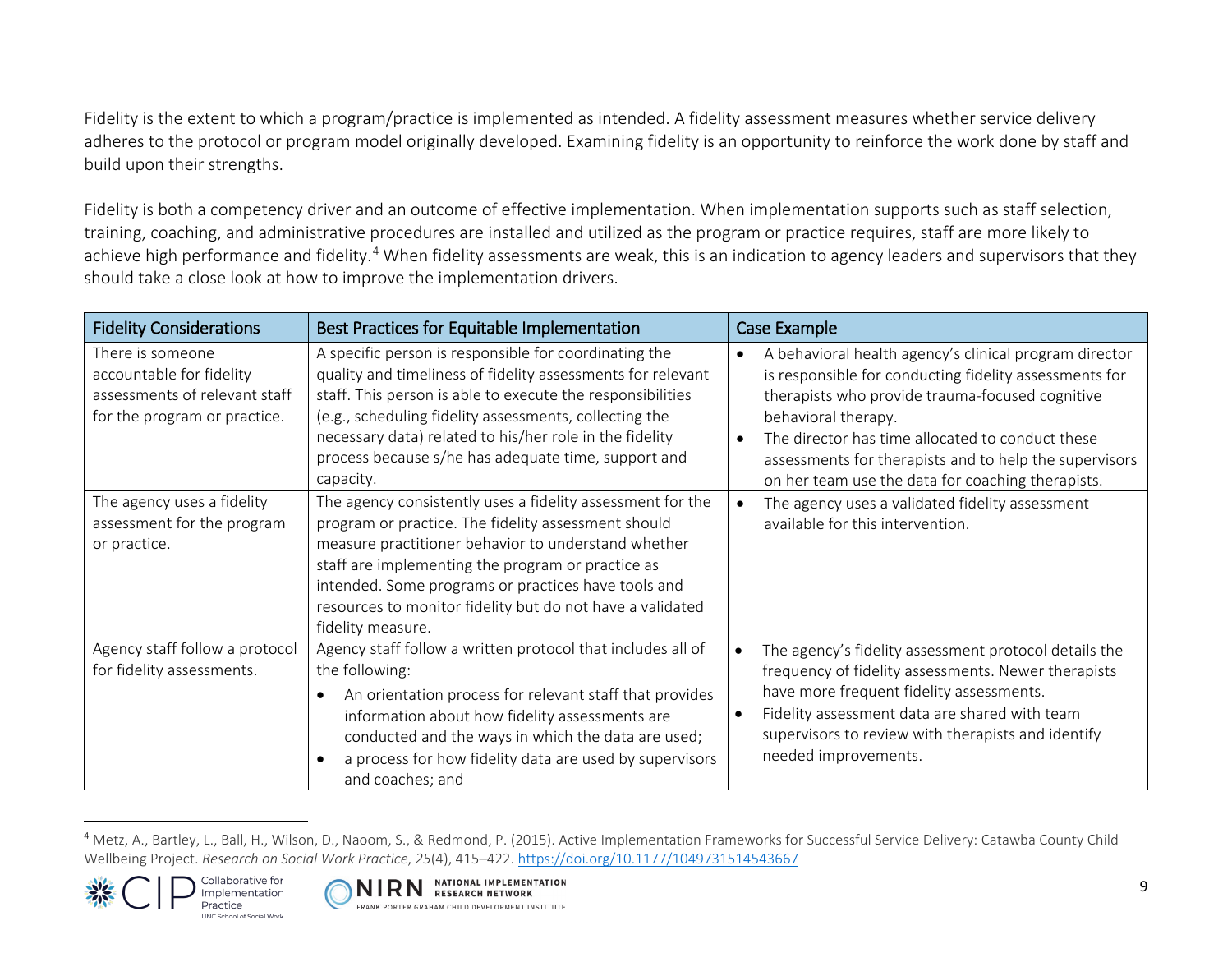| <b>Fidelity Considerations</b>                                                                                | Best Practices for Equitable Implementation                                                                                                                                                                                                                                                                                                                                                                                                                                                                                                                                          | Case Example                                                                                                                                                                                                                                                                                                                                                                                                                                                                                                                                                                   |
|---------------------------------------------------------------------------------------------------------------|--------------------------------------------------------------------------------------------------------------------------------------------------------------------------------------------------------------------------------------------------------------------------------------------------------------------------------------------------------------------------------------------------------------------------------------------------------------------------------------------------------------------------------------------------------------------------------------|--------------------------------------------------------------------------------------------------------------------------------------------------------------------------------------------------------------------------------------------------------------------------------------------------------------------------------------------------------------------------------------------------------------------------------------------------------------------------------------------------------------------------------------------------------------------------------|
|                                                                                                               | a communication protocol for sharing fidelity data<br>with staff and stakeholders, with appropriate<br>confidentiality parameters.                                                                                                                                                                                                                                                                                                                                                                                                                                                   | When new therapists are hired, their supervisors<br>$\bullet$<br>share the fidelity assessment protocol with them as<br>part of orientation.<br>Therapists review their own fidelity data. During<br>monthly team meetings, the clinical programs director<br>shares deidentified fidelity data and aggregated data<br>so that the team understands their collective work.<br>Fidelity data are also shared in aggregate with the<br>agency's leadership team and board.                                                                                                       |
| Agency staff use fidelity data<br>to improve program and<br>practice outcomes and<br>implementation supports. | Agency staff review fidelity assessment data regularly.<br>Staff use assessment data throughout implementation to<br>understand and improve their work. During initial<br>implementation, fidelity data are used for decision-making<br>and improvement of implementation infrastructure. Once<br>organizations have achieved full implementation, they<br>should use fidelity data alongside programmatic and<br>outcome data to understand the relationship between<br>staff efforts and outcomes, as well as to promote positive<br>recognition of staff and improve performance. | In addition to reviewing fidelity data to target<br>$\bullet$<br>individual therapist performance, the clinical director<br>uses the aggregate data to identify needed<br>improvements in the agency's infrastructure. The<br>director uses these data with the leadership team to<br>advocate for more coaches for therapists.<br>When the majority of therapists are providing the<br>intervention with fidelity, the clinical director<br>examines disaggregated client outcome data to<br>ensure that the intervention is having the desired<br>impact on child wellbeing. |



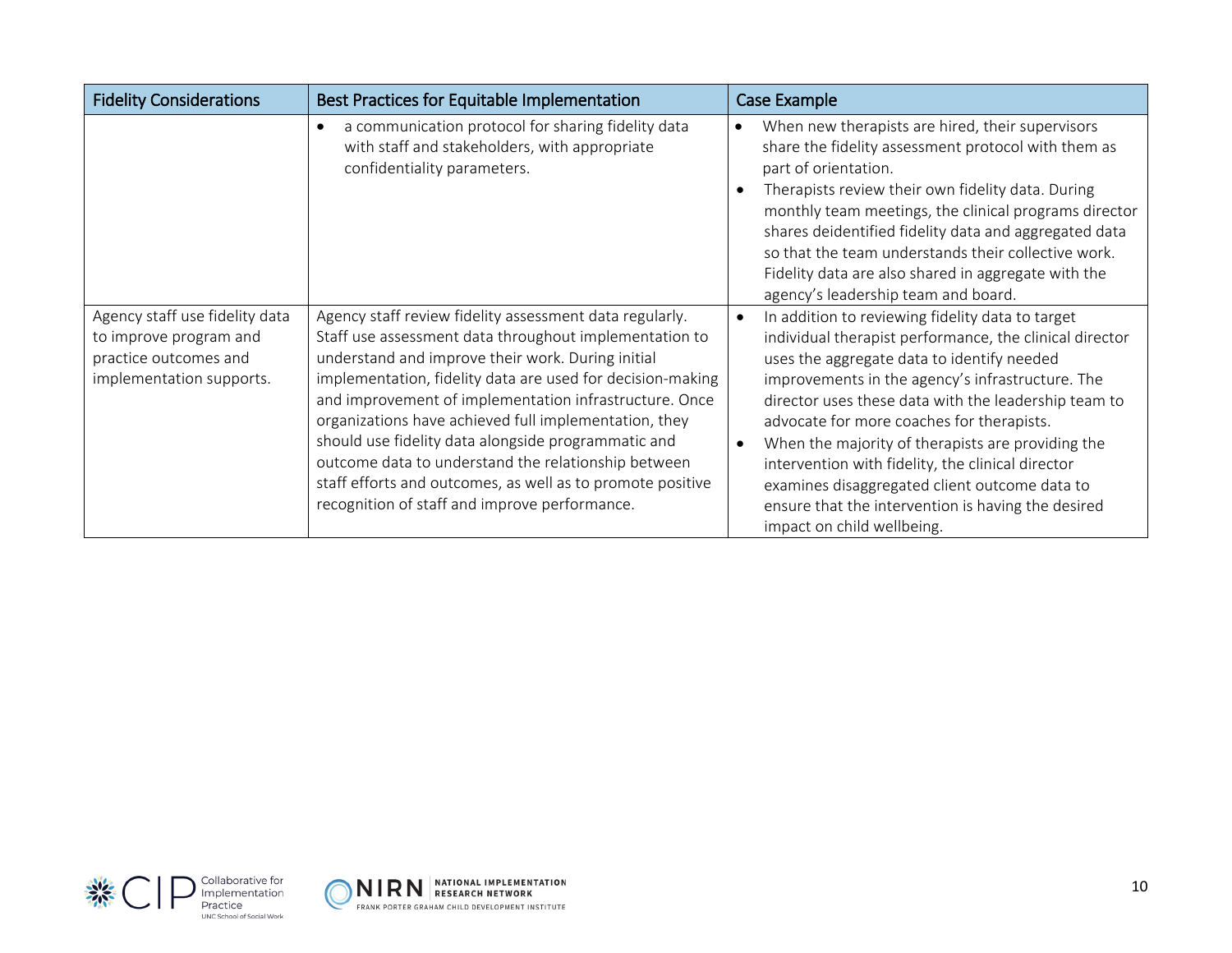#### **Data-Informed Decision-Making Best Practices**

Data-informed decision-making refers to the development and use of a system or systems to support decision-making and improvement activities. This system allows implementation teams, leaders and managers to monitor implementation by identifying and addressing barriers and celebrating success. Key activities include the collection, disaggregation and use of implementation data, fidelity data, and outcome data. All data should be disaggregated by program subpopulation, which could include race/ethnicity, gender, socioeconomic status or geography.

| <b>Data-Informed Decision-</b><br><b>Making Considerations</b>                        | Best Practices for Equitable Implementation                                                                                                                                                                                                                                                                                                                                                                                                                                                                                                                                                                                                 | Case Example                                                                                                                                                                                                                                                                                                                                                                                                                                                                                                                                                                                                                                                                                                      |
|---------------------------------------------------------------------------------------|---------------------------------------------------------------------------------------------------------------------------------------------------------------------------------------------------------------------------------------------------------------------------------------------------------------------------------------------------------------------------------------------------------------------------------------------------------------------------------------------------------------------------------------------------------------------------------------------------------------------------------------------|-------------------------------------------------------------------------------------------------------------------------------------------------------------------------------------------------------------------------------------------------------------------------------------------------------------------------------------------------------------------------------------------------------------------------------------------------------------------------------------------------------------------------------------------------------------------------------------------------------------------------------------------------------------------------------------------------------------------|
| There is someone<br>accountable for data-<br>informed decision-making<br>systems.     | A specific person is responsible for data-informed<br>decision-making systems for the program or practice and<br>its implementation. In a large organization or system, this<br>person may oversee a team who conducts both quality<br>improvement and technical data maintenance and entry;<br>in a smaller organization, this work may all be done by one<br>individual.<br>This person is able to execute the responsibilities (e.g.,<br>ensuring quality data entry, providing reports, supporting<br>quality improvement) related to his/her role in the<br>selection process because s/he has adequate time,<br>support and capacity. | A Head Start center uses an intensive coaching model<br>for education staff who are identified as needing<br>additional support.<br>The Head Start Education Director oversees a<br>Microsoft Access database to track implementation.<br>She coordinates an IT staff person's effort to build and<br>maintain the database, as well as data entry by<br>coaches. As part of her role, she leads quality<br>improvement efforts for coaching.                                                                                                                                                                                                                                                                     |
| Agency staff have access to<br>relevant data for making<br>decisions for improvement. | Relevant staff have access to and can analyze all of the<br>following data for program improvement:<br>fidelity data;<br>$\bullet$<br>outcome data;<br>$\bullet$<br>programmatic data, including feedback from<br>$\bullet$<br>practitioners and program beneficiaries; and<br>financial data.<br>Racial, ethnic and linguistic data are also collected and<br>available on program participants, the focus population,<br>practitioners and board members.                                                                                                                                                                                 | The database includes programmatic data (number of<br>$\bullet$<br>staff who receive coaching, dosage, and survey of<br>coaches about the coaching they receive), fidelity data<br>(collected during regular observation of coaching<br>sessions), outcome data (classroom observation data<br>of teachers who receive coaching), and financial data<br>(amount of FTE being dedicated to coaching).<br>Racial, ethnic and linguistic data are collected on staff<br>receiving coaching and coaching practitioners in<br>addition to data already collected on Head Start<br>program participants.<br>Different staff in the center need different data for<br>their work. The Education Director works to ensure |



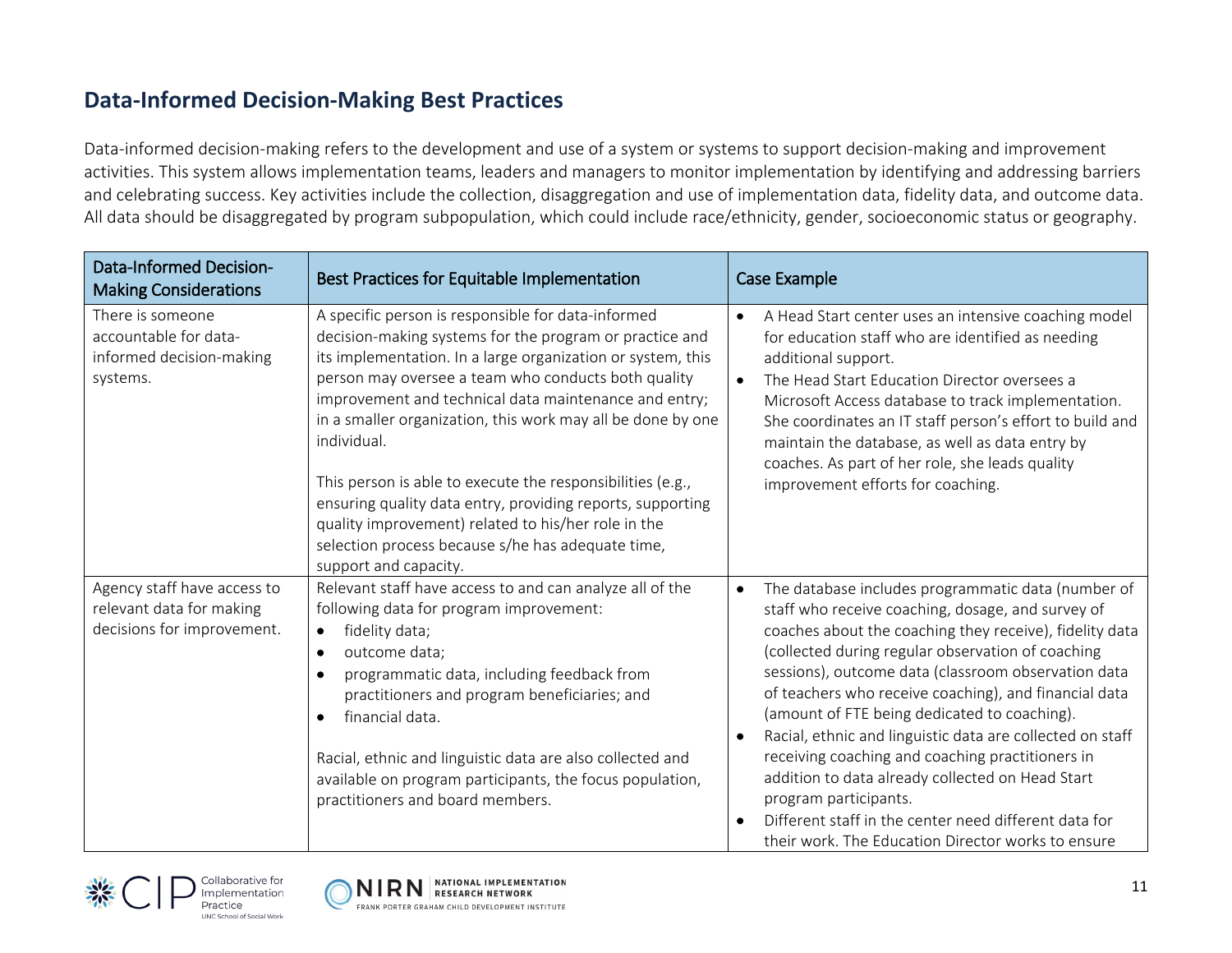| <b>Data-Informed Decision-</b><br><b>Making Considerations</b>         | Best Practices for Equitable Implementation                                                                                                                                                                                                                                                                                                                                                                                                                                                                                                     | Case Example                                                                                                                                                                                                                                                                                                                                                                                                                                                                                                                                            |
|------------------------------------------------------------------------|-------------------------------------------------------------------------------------------------------------------------------------------------------------------------------------------------------------------------------------------------------------------------------------------------------------------------------------------------------------------------------------------------------------------------------------------------------------------------------------------------------------------------------------------------|---------------------------------------------------------------------------------------------------------------------------------------------------------------------------------------------------------------------------------------------------------------------------------------------------------------------------------------------------------------------------------------------------------------------------------------------------------------------------------------------------------------------------------------------------------|
|                                                                        |                                                                                                                                                                                                                                                                                                                                                                                                                                                                                                                                                 | they have access to relevant data in a timely fashion<br>by creating automated reports that are delivered at<br>standardized intervals.<br>Coaches receive a weekly report on their activities and<br>coachees.<br>The Education Director reviews a monthly aggregate<br>report on coach activities, in addition to fidelity data<br>and financial data. She shares a summary of this<br>report with the center's Leadership Team.                                                                                                                      |
| Data are useful and usable.                                            | Data are:<br>collected in a standardized way by trained staff;<br>$\bullet$<br>self-identified in terms of race and ethnicity;<br>$\bullet$<br>current and provide relevant, timely information that<br>$\bullet$<br>can support improvement processes;<br>available when relevant staff are making decisions;<br>$\bullet$<br>are accessible to, and as appropriate, driven by<br>$\bullet$<br>community stakeholders and incorporate community<br>narratives and experience; and<br>an important component of practice routines.<br>$\bullet$ | Staff are trained on data collection and entry. The<br>$\bullet$<br>Education Director conducts data quality checks<br>during weekly supervision.<br>Data are entered at least weekly.<br>$\bullet$<br>The system generates reports automatically but can<br>$\bullet$<br>also produce customized reports with IT support<br>when needed.<br>Coaches review weekly data during their supervision.<br>$\bullet$<br>The Education Director also presents aggregate data<br>during bi-weekly team meetings and uses it for<br>ongoing quality improvement. |
| Agency staff have a process<br>for using data for decision-<br>making. | Staff have a process for using data for decision-making<br>that includes all of the following:<br>data are disaggregated, analyzed and summarized at<br>$\bullet$<br>least quarterly;<br>data summaries are communicated clearly in written<br>$\bullet$<br>reports to relevant staff;<br>action plans are developed and monitored regularly to<br>improve implementation supports and outcomes; and<br>data summaries and action plans are shared with key<br>$\bullet$<br>stakeholders, including communities of color.                       | The center reviews quarterly data to examine<br>$\bullet$<br>implementation holistically.<br>The Education Director shares regular data reports<br>$\bullet$<br>and summaries with identified staff, including quality<br>improvement updates.<br>The center uses a Plan-Do-Study-Act cycle to identify<br>$\bullet$<br>and test improvements to coaching.                                                                                                                                                                                              |



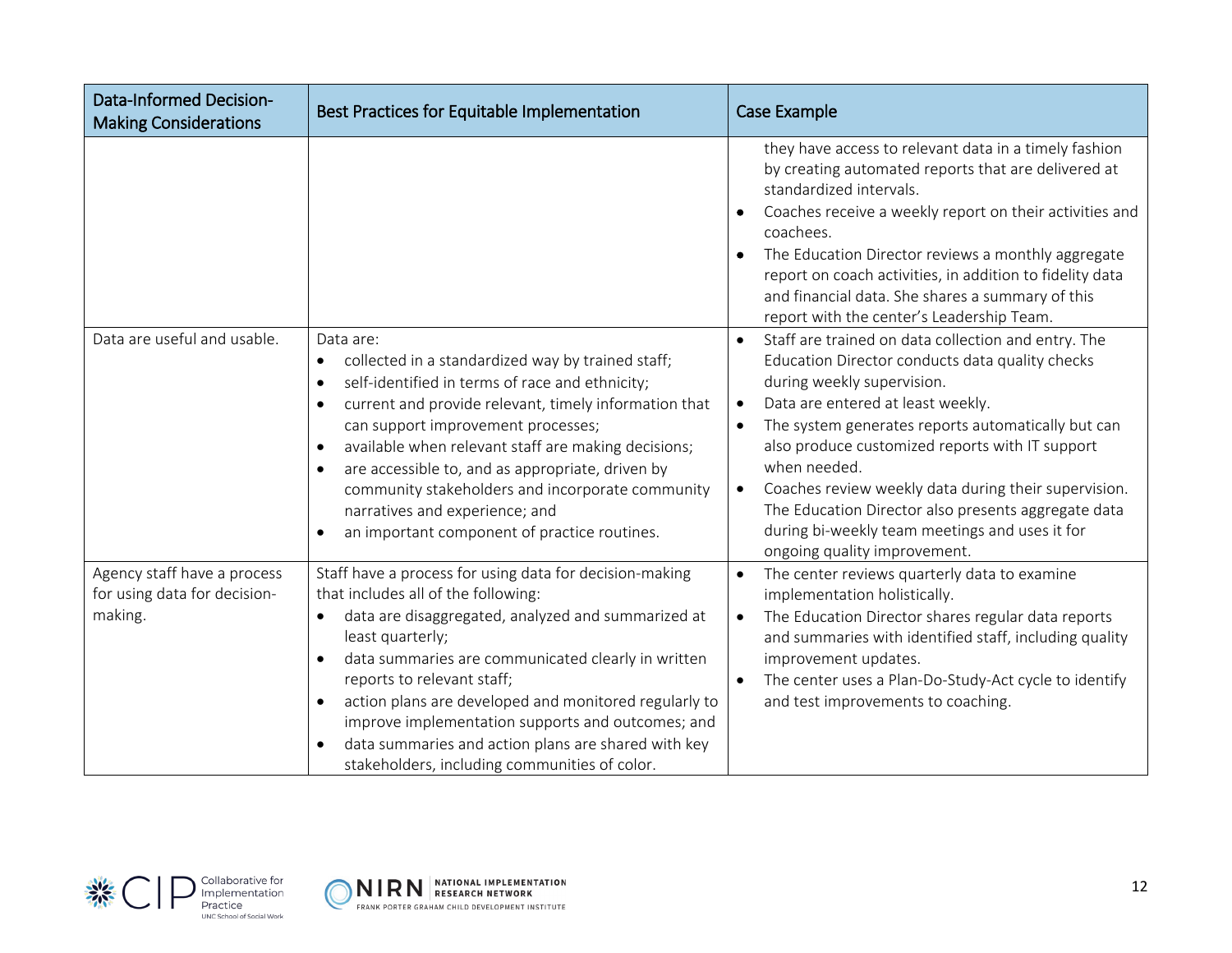# **Facilitative Administration Best Practices**

Facilitative Administration refers to how an organization's leaders, managers, and implementation teams facilitate staff efforts to implement a program or practice. This includes setting aside resources, visibly promoting the program or practice, recognizing staff contributions and problem-solving using data.

| <b>Facilitative Administration</b><br>Considerations                                                                                      | Best Practices for Equitable Implementation                                                                                                                                                                                                                                                                                                                                                                                                                                                                                                                                                                                                                                                                                                                                                                                                                                                                                                                                                                                                                                                  | Case Example                                                                                                                                                                                                                                                                                                                                                                                                                                                                                                                                                                                                                                                                                                                                                                                                                                                       |
|-------------------------------------------------------------------------------------------------------------------------------------------|----------------------------------------------------------------------------------------------------------------------------------------------------------------------------------------------------------------------------------------------------------------------------------------------------------------------------------------------------------------------------------------------------------------------------------------------------------------------------------------------------------------------------------------------------------------------------------------------------------------------------------------------------------------------------------------------------------------------------------------------------------------------------------------------------------------------------------------------------------------------------------------------------------------------------------------------------------------------------------------------------------------------------------------------------------------------------------------------|--------------------------------------------------------------------------------------------------------------------------------------------------------------------------------------------------------------------------------------------------------------------------------------------------------------------------------------------------------------------------------------------------------------------------------------------------------------------------------------------------------------------------------------------------------------------------------------------------------------------------------------------------------------------------------------------------------------------------------------------------------------------------------------------------------------------------------------------------------------------|
| Leaders and managers set<br>aside resources to support<br>the development of staff<br>competency to implement<br>the program or practice. | Leaders and managers secure necessary resources -<br>either through accessing new funds or reallocating funds -<br>to select, train and coach relevant staff to use the<br>program or practice.<br>Staff competency development should be specific to roles;<br>for example, training and coaching for Human Resources<br>staff may look different than for staff who will provide<br>training to others.<br>Competency development is designed using a race equity<br>lens. Best practice examples of this include:<br>Key priorities related to cultural and linguistic<br>competencies have been identified for staff and<br>leadership<br>Regular trainings and discussions occur at the staff<br>and/or board levels about removing barriers to<br>opportunity and reducing racial disparities and<br>disproportionality, both internally and externally<br>• Training on race equity and cultural<br>competency/humility is required of all staff<br>Racial justice and cultural competency goals inform<br>the organization's investments in training and<br>professional development | In a large public child welfare agency, the Prevention<br>Services Director engages with the Commissioner and<br>other senior leaders to authorize competency<br>development on trauma-informed family engagement<br>in all staff professional development. To align with the<br>agency's priorities around race equity, the training will<br>include content on how communities of color,<br>including the focus population, disproportionately<br>experience trauma.<br>To accomplish this, the Director must reallocate<br>funding previously designated for other training.<br>The Director and unit managers adjust their contract<br>$\bullet$<br>with the identified training center to include this<br>work.<br>All staff in the agency are required to attend the<br>training, even if they do not provide direct service to<br>individuals and families. |
| Leaders and managers<br>develop and/or refine<br>internal policies or                                                                     | Leaders and managers proactively develop and/or revise<br>policies and procedures that enable staff to implement                                                                                                                                                                                                                                                                                                                                                                                                                                                                                                                                                                                                                                                                                                                                                                                                                                                                                                                                                                             | The Director works with managers to identify and<br>$\bullet$<br>modify policies and procedures that can facilitate<br>implementation of trauma-informed family                                                                                                                                                                                                                                                                                                                                                                                                                                                                                                                                                                                                                                                                                                    |



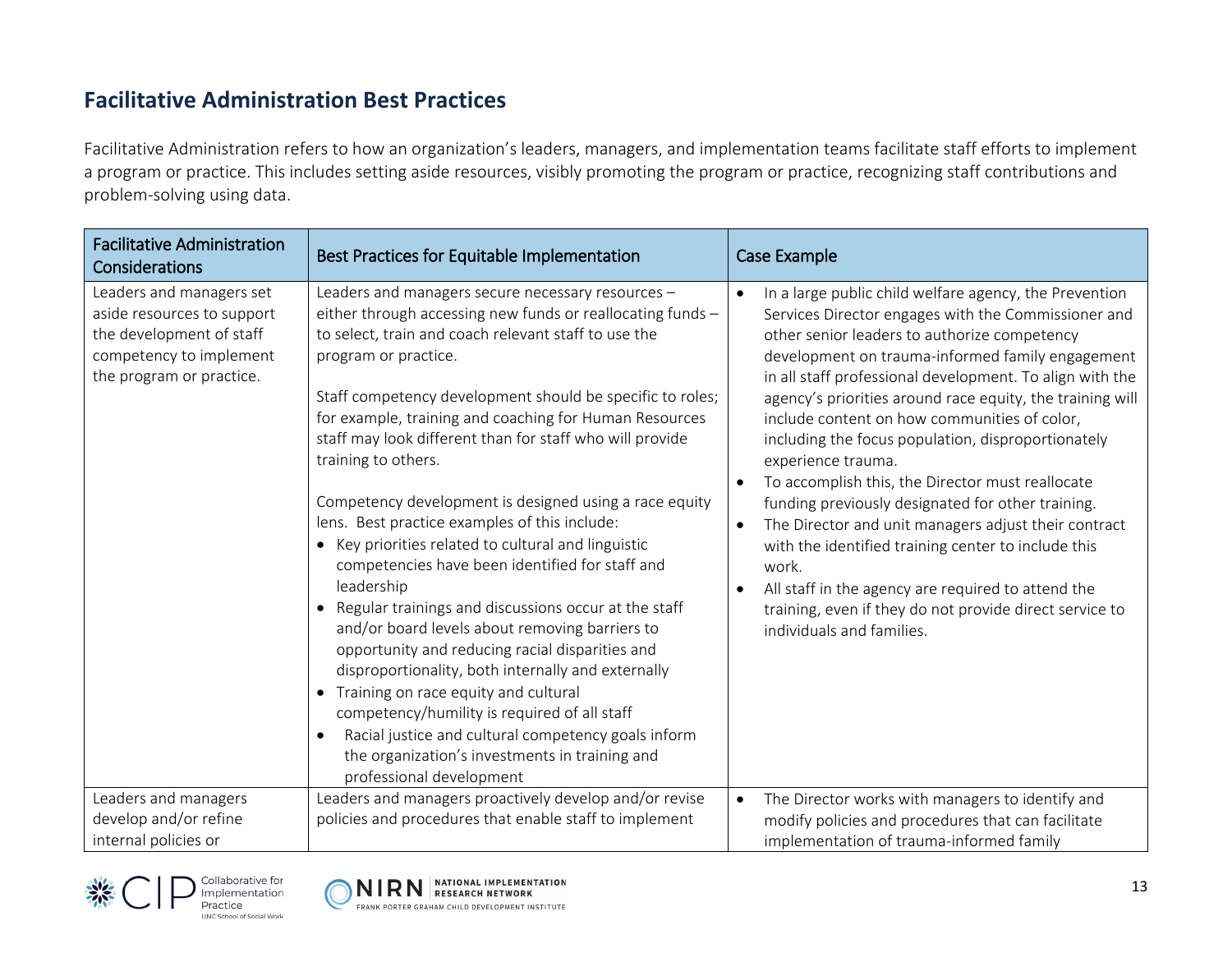| <b>Facilitative Administration</b><br>Considerations                                                                                          | Best Practices for Equitable Implementation                                                                                                                                                                                                                                                                                                                                                                                                                                                                                                                                                                                                                                                                                                                                                                                 | <b>Case Example</b>                                                                                                                                                                                                                                                                                                                                                                                                                         |
|-----------------------------------------------------------------------------------------------------------------------------------------------|-----------------------------------------------------------------------------------------------------------------------------------------------------------------------------------------------------------------------------------------------------------------------------------------------------------------------------------------------------------------------------------------------------------------------------------------------------------------------------------------------------------------------------------------------------------------------------------------------------------------------------------------------------------------------------------------------------------------------------------------------------------------------------------------------------------------------------|---------------------------------------------------------------------------------------------------------------------------------------------------------------------------------------------------------------------------------------------------------------------------------------------------------------------------------------------------------------------------------------------------------------------------------------------|
| procedures that support<br>implementing the program or<br>practice.                                                                           | the program or practice. Policies and procedures are<br>specifically developed with a race equity lens.<br>Relevant policies and procedures may include:<br>Human resources (e.g., procedures are in place to<br>increase the recruitment, retention and promotion of<br>staff of color),<br>Performance management (e.g., performance<br>$\bullet$<br>appraisals/evaluations include progress on racial<br>equity and cultural competency and humility goals),<br>and<br>Finance and contracting (a Minority, Women &<br>$\bullet$<br>Emerging Small Business (MWESB) policy is in place).                                                                                                                                                                                                                                 | engagement practices. It is important to the agency<br>that these policies take into account the impact of<br>trauma on communities of color and promote equity.<br>Policy changes include adding competencies on<br>$\bullet$<br>trauma-informed family engagement and cultural<br>competency and humility to the annual performance<br>review for all direct service staff.                                                               |
| Leaders and managers make<br>changes in organization roles,<br>functions and structures as<br>needed to implement the<br>program or practice. | Leaders and managers proactively consider what changes<br>are needed within their organization to use the program<br>or practice consistently in a way that promotes racial<br>equity.<br>Changes may include:<br>Developing formal structures to support employees of<br>color and engage communities of color,<br>Using funding creatively to increase services to<br>$\bullet$<br>address inequities;<br>Developing an internal structure to promote equity<br>$\bullet$<br>and workforce diversity;<br>Revising staffing responsibilities to support race<br>$\bullet$<br>equity, such as engaging in equity advocacy; and<br>Developing new ways of conducting meetings to<br>$\bullet$<br>support equity and inclusion and value diverse ways of<br>speaking, thinking, debating, reflecting and making<br>decisions. | Managers notice that staff need additional coaching<br>$\bullet$<br>on approaching trauma-informed practice with<br>cultural humility after receiving training.<br>Working with leaders, they identify two supervisors<br>who have expertise in this area and can serve as<br>short-term coaches. These supervisors are given the<br>option to serve as coaches will have temporarily<br>lightened caseloads to facilitate their new roles. |
| Leaders and managers<br>engage in regular<br>communication with all                                                                           | Leadership and managers engage in regular<br>communication and feedback loops with staff, program<br>participants and communities of color.                                                                                                                                                                                                                                                                                                                                                                                                                                                                                                                                                                                                                                                                                 | As the new trauma-informed family engagement<br>$\bullet$<br>strategy is introduced, leaders and managers actively                                                                                                                                                                                                                                                                                                                          |



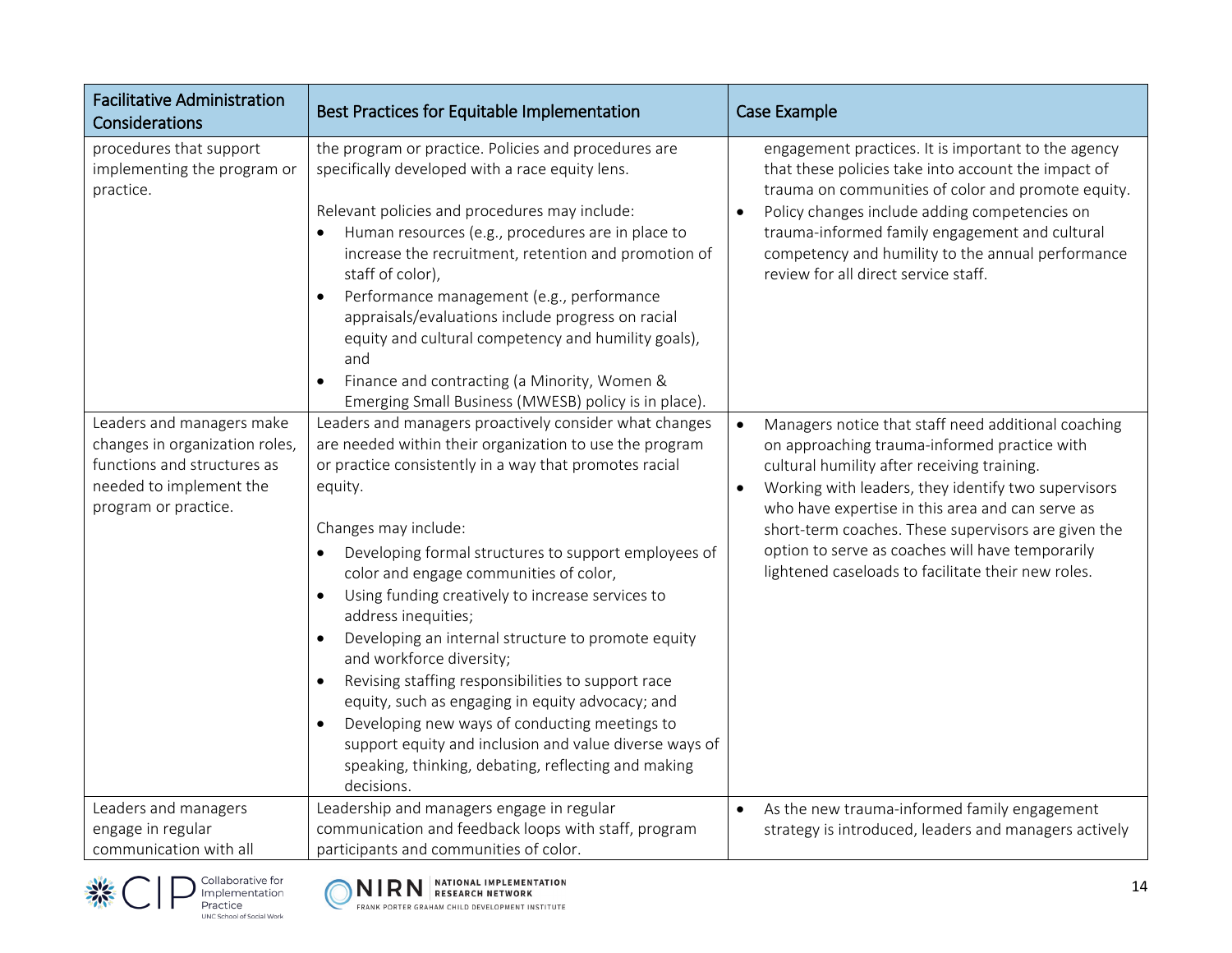| <b>Facilitative Administration</b><br>Considerations                                                              | Best Practices for Equitable Implementation                                                                                                                                                                                                                                                                                                                                                                                                                                                                                                                                                                                                                                                                       | Case Example                                                                                                                                                                                                                                                                                                                                                                                                                                                                                                  |
|-------------------------------------------------------------------------------------------------------------------|-------------------------------------------------------------------------------------------------------------------------------------------------------------------------------------------------------------------------------------------------------------------------------------------------------------------------------------------------------------------------------------------------------------------------------------------------------------------------------------------------------------------------------------------------------------------------------------------------------------------------------------------------------------------------------------------------------------------|---------------------------------------------------------------------------------------------------------------------------------------------------------------------------------------------------------------------------------------------------------------------------------------------------------------------------------------------------------------------------------------------------------------------------------------------------------------------------------------------------------------|
| program staff and<br>participants                                                                                 | This communication should be bi-directional; leadership<br>can both:<br>share information with staff, program participants<br>$\bullet$<br>and communities of color and<br>receive and respond to feedback from staff,<br>program participants and communities of color.<br>All communication is inclusive and culturally-informed,<br>and communication materials are provided in languages<br>other than English.<br>Interpreters and translator services are available for those<br>who speak languages other than English.<br>Organizational materials are assessed for racial bias and<br>reviewed to ensure reflection of community diversity. This<br>information is used to improve implementation of the | solicit verbal and written feedback from program<br>participants and the focus population.<br>Leaders review the responses, identify themes and<br>$\bullet$<br>acknowledge and respond to the feedback in emails<br>to all staff.<br>Community convenings are set up to provide feedback<br>$\bullet$<br>to program participants and the focus population.                                                                                                                                                   |
| Leaders and managers visibly<br>promote the importance of<br>effectively implementing the<br>program or practice. | program or practice.<br>Leadership is vocal in support of both the<br>program/practice and how it contributes to race equity,<br>and is willing to make the institutional changes necessary<br>within the organization to support it.<br>In addition to providing vocal support, leadership<br>responds to questions when asked.<br>Race equity is clearly articulated in the organization's<br>mission, vision and priorities, and is evident in the<br>organization's culture and investments.<br>The physical environment also demonstrates the<br>organization's commitment to race equity and is<br>welcoming and accessible.                                                                                | Leaders receive communication that not everyone in<br>the department understands why trauma-informed<br>family engagement is useful or important. Leaders<br>decide to create standardized talking points to share<br>with staff, and also use these points themselves in<br>their meetings.<br>The manager of one team prints the definition of<br>$\bullet$<br>trauma-informed family engagement and how this<br>connects with organization commitment to race<br>equity and posts throughout the building. |



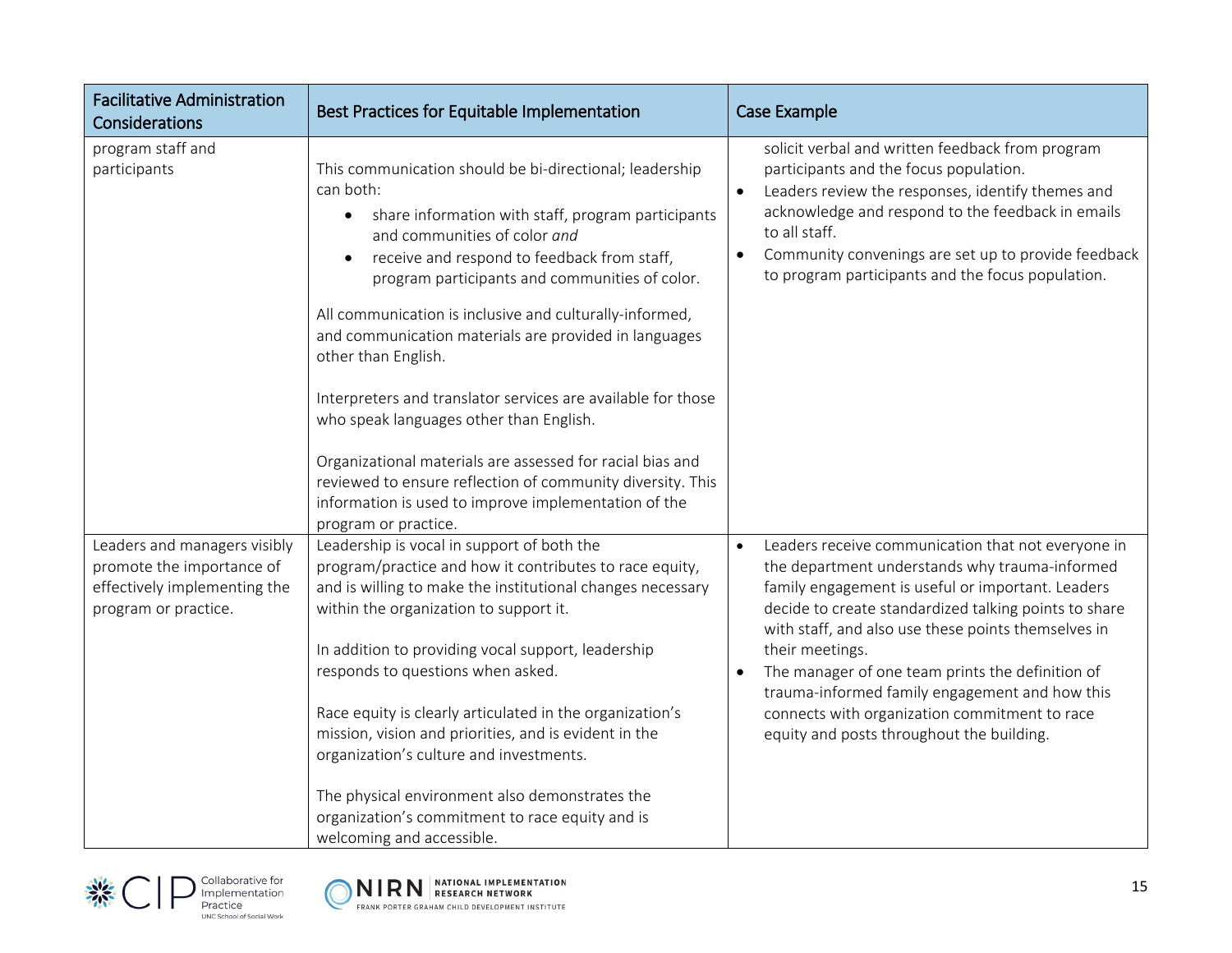| <b>Facilitative Administration</b><br>Considerations                                                                | Best Practices for Equitable Implementation                                                                                                                      | Case Example                                                                                                                                                                                                                                                                                                                                                                                                                                                                                                                                                                                                                                                           |
|---------------------------------------------------------------------------------------------------------------------|------------------------------------------------------------------------------------------------------------------------------------------------------------------|------------------------------------------------------------------------------------------------------------------------------------------------------------------------------------------------------------------------------------------------------------------------------------------------------------------------------------------------------------------------------------------------------------------------------------------------------------------------------------------------------------------------------------------------------------------------------------------------------------------------------------------------------------------------|
| Leaders and managers<br>problem-solve challenges to<br>implement the program or<br>practice.                        | Leaders and managers maintain a consistent focus on<br>identifying and addressing challenges as they occur, and<br>provide institutional support for innovation. | As staff begin trying to use new strategies in their<br>work with families, managers identify an<br>unanticipated challenge: because of large caseloads,<br>staff do not have sufficient time to engage<br>meaningfully with families. Managers raise leaders'<br>awareness of this issue, and leaders agree to explore<br>new strategies to lower caseloads.<br>In the interim, managers use staff meetings and<br>individual supervision to discuss this issue.<br>Leaders communicate with the focus population<br>about the need for lower caseloads and that this may<br>result in wait lists for services. Community partners<br>co-design innovative solutions. |
| Leaders and managers<br>recognize and appreciate<br>staff contributions to<br>implement the program or<br>practice. | Leadership proactively and consistently recognizes and<br>appreciates staff contributions to effectively implement<br>the program or practice.                   | Managers and coaches identify 'early adopters' on<br>$\bullet$<br>their teams, who have eagerly taken on this new<br>work. They recognize staff contributions to this work<br>in the monthly staff meeting.                                                                                                                                                                                                                                                                                                                                                                                                                                                            |

## **Systems Intervention Best Practices**



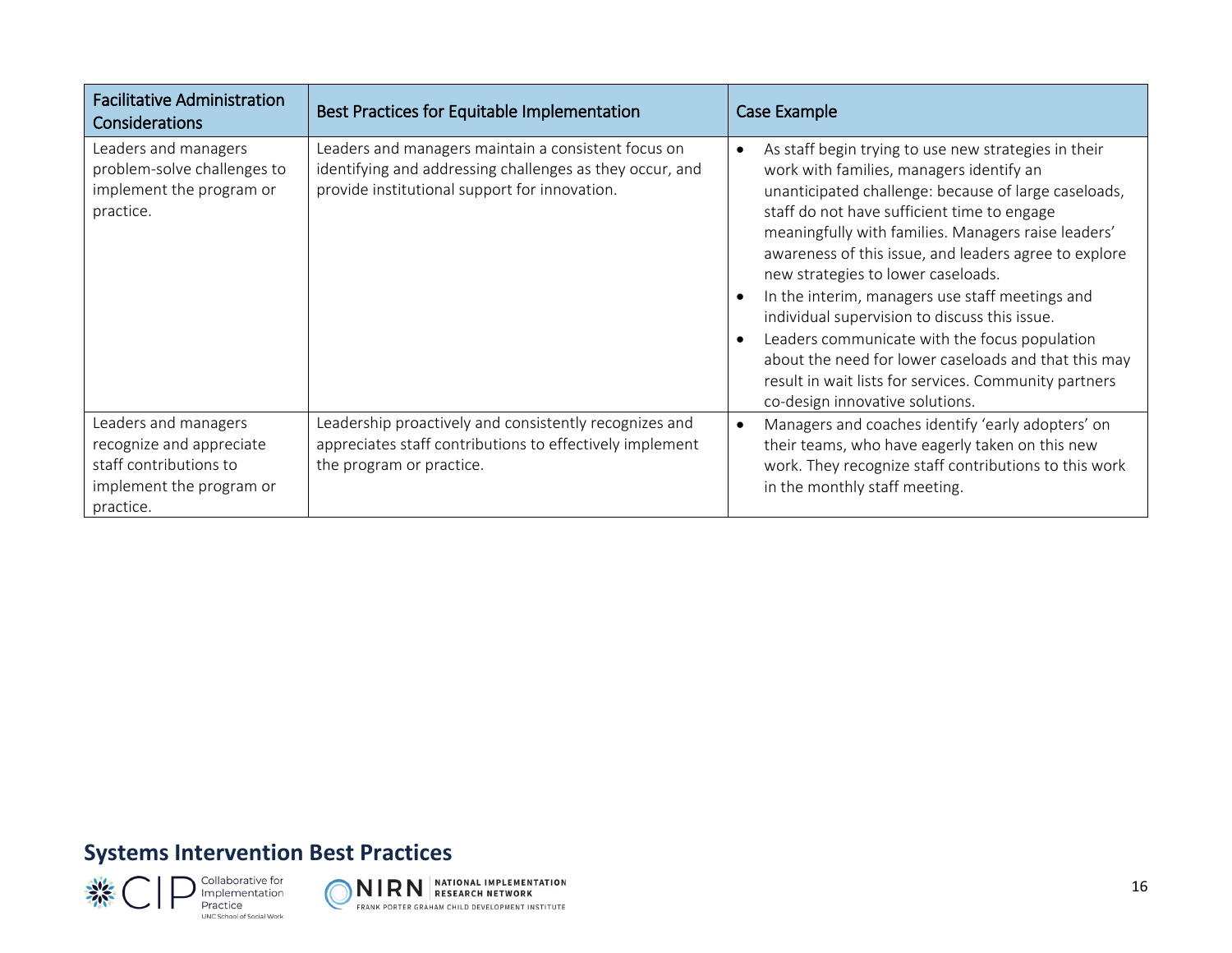Systems Intervention refers to how an organization's leaders, managers, and implementation teams work with diverse and representative external partners. These partners may include funders, a board or governing entity, clients, and community partners. Leadership works with these partners to ensure availability of resources required to achieve success for the program or practice being implemented.

| <b>Systems Intervention</b><br>Considerations                                                                                                         | Best Practices for Equitable Implementation                                                                                                                                                                                                                                                                                                                                                                                                                                                                                                                                                                                                                                          | Case Example                                                                                                                                                                                                                                                                                                                                                                                                                                                                                                                                                                                                                                                                                                                                                                          |
|-------------------------------------------------------------------------------------------------------------------------------------------------------|--------------------------------------------------------------------------------------------------------------------------------------------------------------------------------------------------------------------------------------------------------------------------------------------------------------------------------------------------------------------------------------------------------------------------------------------------------------------------------------------------------------------------------------------------------------------------------------------------------------------------------------------------------------------------------------|---------------------------------------------------------------------------------------------------------------------------------------------------------------------------------------------------------------------------------------------------------------------------------------------------------------------------------------------------------------------------------------------------------------------------------------------------------------------------------------------------------------------------------------------------------------------------------------------------------------------------------------------------------------------------------------------------------------------------------------------------------------------------------------|
| Leadership engages<br>stakeholders and staff in<br>developing a shared<br>understanding of the need for<br>the program or practice.                   | Leadership works together with staff and stakeholders<br>(funders, network partners and community partners) to a<br>shared understanding of the need for the program or<br>practice.<br>Leadership develops formal, authentic and empowering<br>community partnerships by providing authentic<br>opportunities for communities of color and program<br>participants to participate fully in defining needs and<br>identifying solutions.                                                                                                                                                                                                                                             | A community-based organization (CBO) is exploring<br>$\bullet$<br>offering financial coaching to a growing Hmong<br>refugee community in their city.<br>During exploration, the CBO works with community<br>$\bullet$<br>leaders to convene small gatherings of community<br>members and program participants, other service<br>providers, Hmong leaders and faith organizations to<br>discuss the economic needs of the community and<br>generate ideas for how to meet these needs.<br>The CBO engages an external facilitator who is trusted<br>by the Hmong community to ensure these meetings<br>are accessible and safe spaces for community<br>members to share their thoughts and opinions. The<br>CBO also ensures that Hmong translators are available<br>for participants. |
| Leadership creates<br>opportunities for<br>stakeholders and staff to<br>learn and design solutions<br>together to support the<br>program or practice. | Leadership creates ongoing opportunities that bring<br>stakeholders and staff together so that a diverse group<br>representing different perspectives can engage in:<br>Shared learning about what works well and what does<br>not in order to implement the program or practice<br>effectively, and<br>Design of solutions identified or anticipated during<br>implementation.<br>Leadership allocates resources for culturally-appropriate<br>community engagement practices to ensure their<br>perspectives are at the center of learning. This practice is<br>critical for ensuring equitable implementation that is<br>representative of diverse perspectives including diverse | After a financial coaching model is identified, the CBO<br>$\bullet$<br>begins installation activities to prepare for<br>implementation. The CBO identifies two mechanisms<br>for ongoing engagement of stakeholders to guide<br>implementation.<br>First, two community members are invited to<br>$\bullet$<br>participate on the Implementation Team. They will<br>participate as equals (e.g., provided with a stipend)<br>with CBO staff to guide implementation and address<br>challenges as they arise.<br>Second, the CBO conducts quarterly meetings in<br>$\bullet$<br>community spaces to share information about<br>implementation and gather feedback from community<br>members. During these meetings, the trusted external                                              |





Implementation Practice

UNC School of Social Work